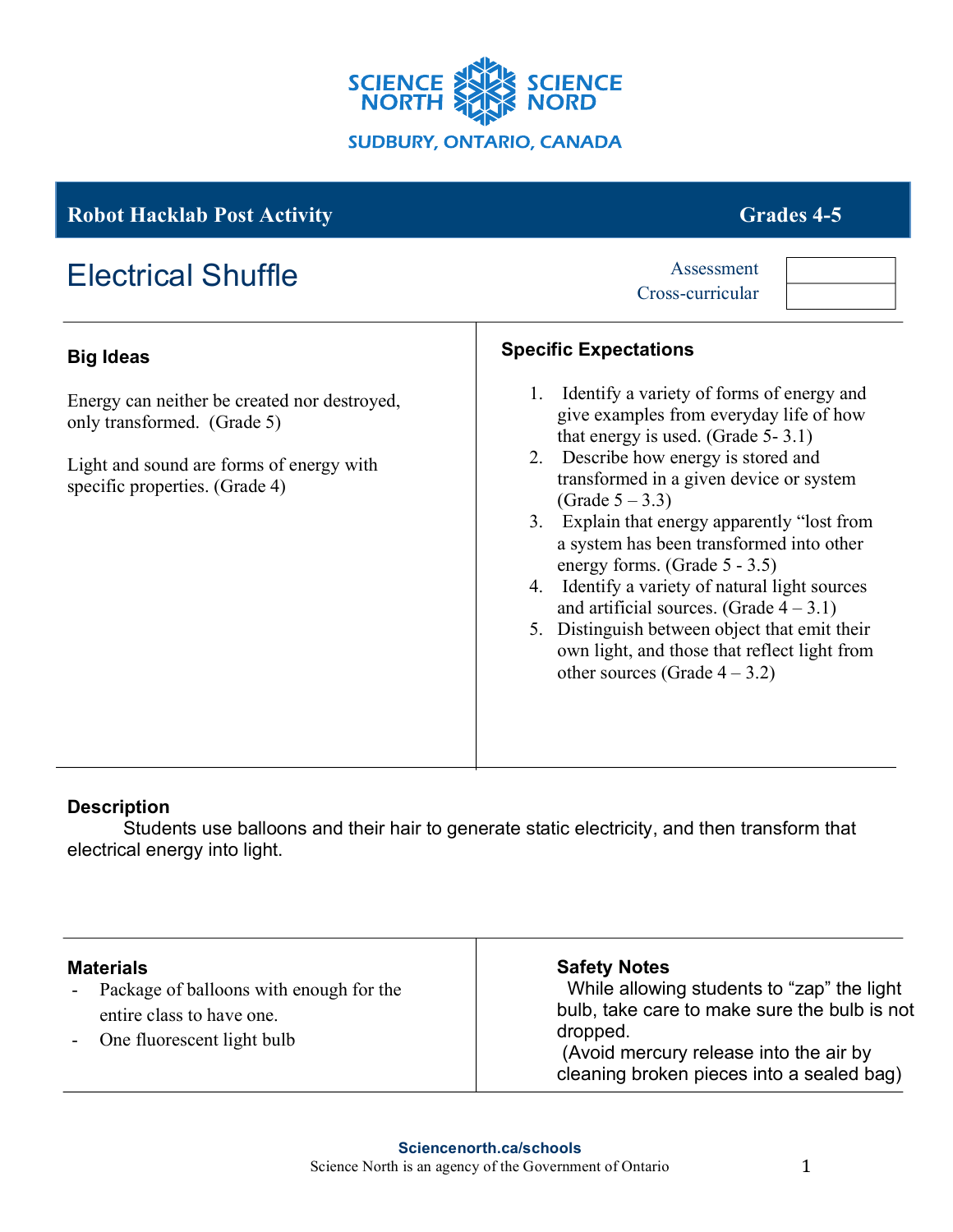#### **Introduction**

- 1. Remind students of the ways we used and produced light in the "Robot Hack Lab"
- 2. Remind students of how the lighthouses they created during the "Robot Hack Lab" were changing chemical energy into light energy.
- 3. Ask students to identify other things that produce light, and identify artificial versus artificial, and whether it is produced or reflected. (Sun vs. Moon)
- 4. Have students draw a number of other ways in which energy is changed from one type to another (Light into chemical energy in plants, Chemical energy into kinetic energy in explosions, kinetic energy into electrical energy in wind turbines etc.)
- 5. Explain that energy is not created, or destroyed, but only changed from one form into another.

#### **Action**

- 1. Have each student rub the balloon on their heads to generate an electrical charge on the rubber, changing kinetic energy to electrical energy.
- 2. Have students observe how balloons push each other away, changing electrical energy back to kinetic energy.
- 3. Have each student touch their just-charged balloon to the fluorescent light bulb in a darkened room, showing the conversion of electrical to light energy.

### **Consolidation/Extension**

- 1. Have a discussion about how the different types of energy are used in your everyday life.
- 2. Discuss how the Cubelets the students used during the outreach activity, demonstrated energy changing from one form to another (chemical energy of battery is changed into electrical energy to power the Cubelet).

### **Key Terms**

- **1.** Natural: Existing in, or caused by nature.
- **2.** Artificial: Made or produced by human beings rather than occurring naturally.
- **3.** Electrical Energy: Relating to pushing and pulling of electrical charges
- **4.** Kinetic Energy: Energy that an object has due to its motion.